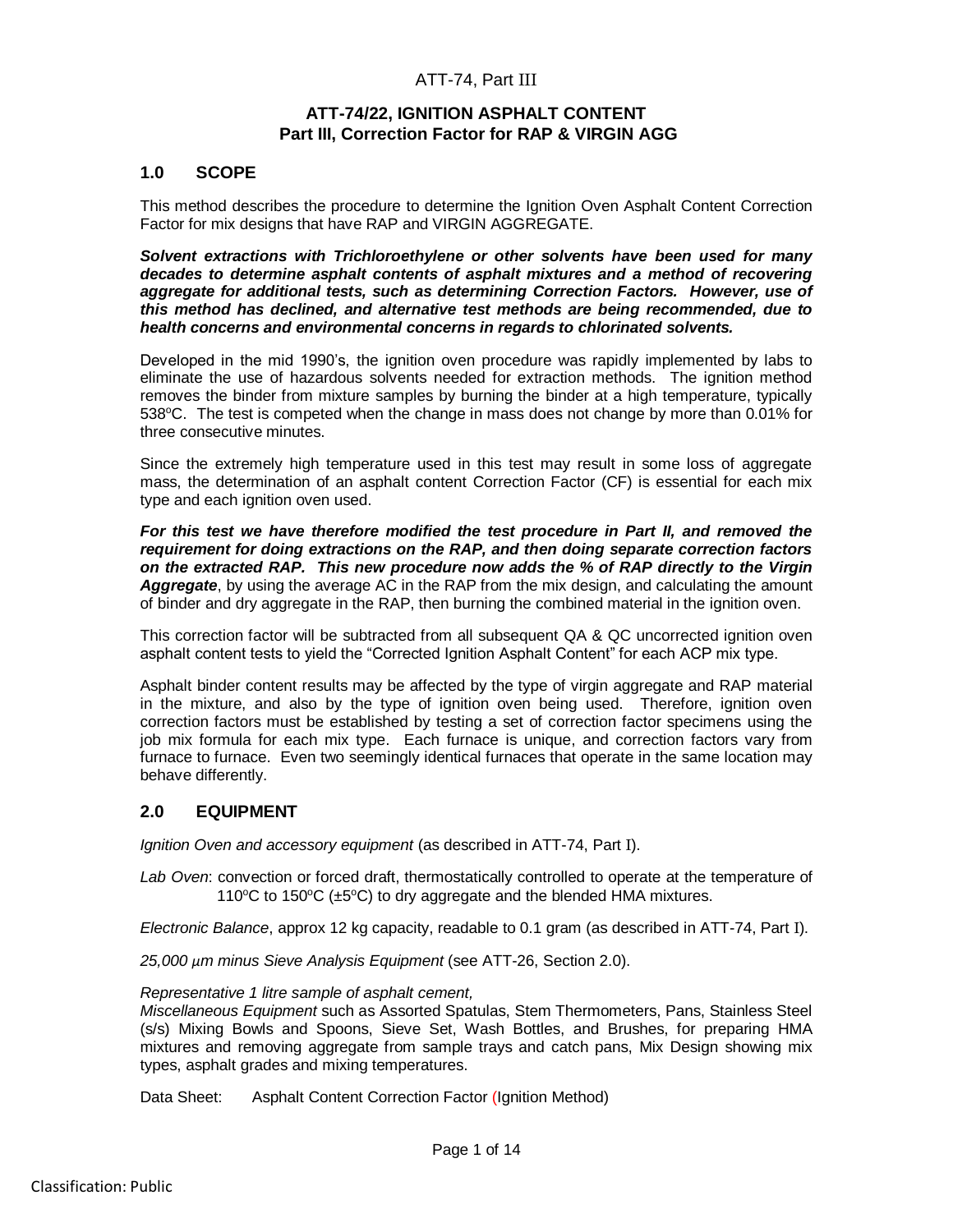# **3.0 PROCEDURE**

A correction factor for the ignition procedure is required because of the complex interaction of various elements (mass, temperature, airflow, aggregate type) which produces a "mass loss" effect, and this "mass loss" effect results in a higher measured than actual asphalt content. Some of the asphalt is also absorbed into the aggregate and cannot be extracted.

For asphalt concrete pavement mixes (ACP), this procedure compares the actual Virgin Design Asphalt Content added to the Aggregate and the calculated amount of binder in the RAP, to the resulting ignition asphalt content of the same mix.

This correction factor procedure is performed on three samples and the average difference is the correction factor. This value is subtracted from all ignition asphalt content results on field mix samples to determine the actual percent asphalt in the mix.

Each correction factor determination takes approximately 1 day to complete the initial aggregate oven drying process, weighing out of the 2000 gram dry aggregate samples, adding the virgin binder to the aggregate, and then the ignition oven testing to determine the correction factors. These correction factors should be performed before the asphalt plant starts mixing.

## **3.1 SAMPLE PREPARATION**

- 1. Obtain a representative 1 litre sample of the mix design asphalt cement from the contractor.
- 2. Place the asphalt cement sample in the oven at a temperature of  $140^{\circ}\text{C} \pm 5^{\circ}\text{C}$ .
- 3. Label and tare 3 hot stainless steel mixing bowls, with hot stainless steel spoons, at 140 $^{\circ}$ C  $\pm$  5 $^{\circ}$ C, and record the bowl numbers and weights on line "A" of the data sheet MAT 6-99B as shown in Figure 2 for ACP and for RAP mixes.

Proceed to Section 3.1.1 for split stockpiles or to Section 3.1.2 for single stockpiled aggregates.

## **3.1.1 Virgin Aggregate Split Stockpiles**

- 1. Obtain a representative sample of approximately 10 kg from each aggregate stockpile; E.g. 10 kg of coarse, 10 kg of manufactured fines, 10 kg of blend sand, and 10 kg of RAP, as directed in ATT-38, SAMPLING, Gravel and Sand.
- 2. Oven dry the RAP at a temperature of  $60^{\circ}$ C, to a constant mass.
- 3. Oven dry all the Virgin Aggregates at a temperature of  $110 \pm 5^{\circ}$ C.
- 4. Cool the Coarse Aggregates, then separate it by sieving on the 5000 µm sieve.
- 5. Place each aggregate portion (coarse +5000, coarse -5000, manufactured fines, natural fines, blend sand, RAP, etc.) in separate labelled pans. Blend each of the aggregate samples thoroughly.
- 6. Obtain the Mix Design aggregate proportions for the job and the design % passing the 5000 µm sieve of the coarse aggregate.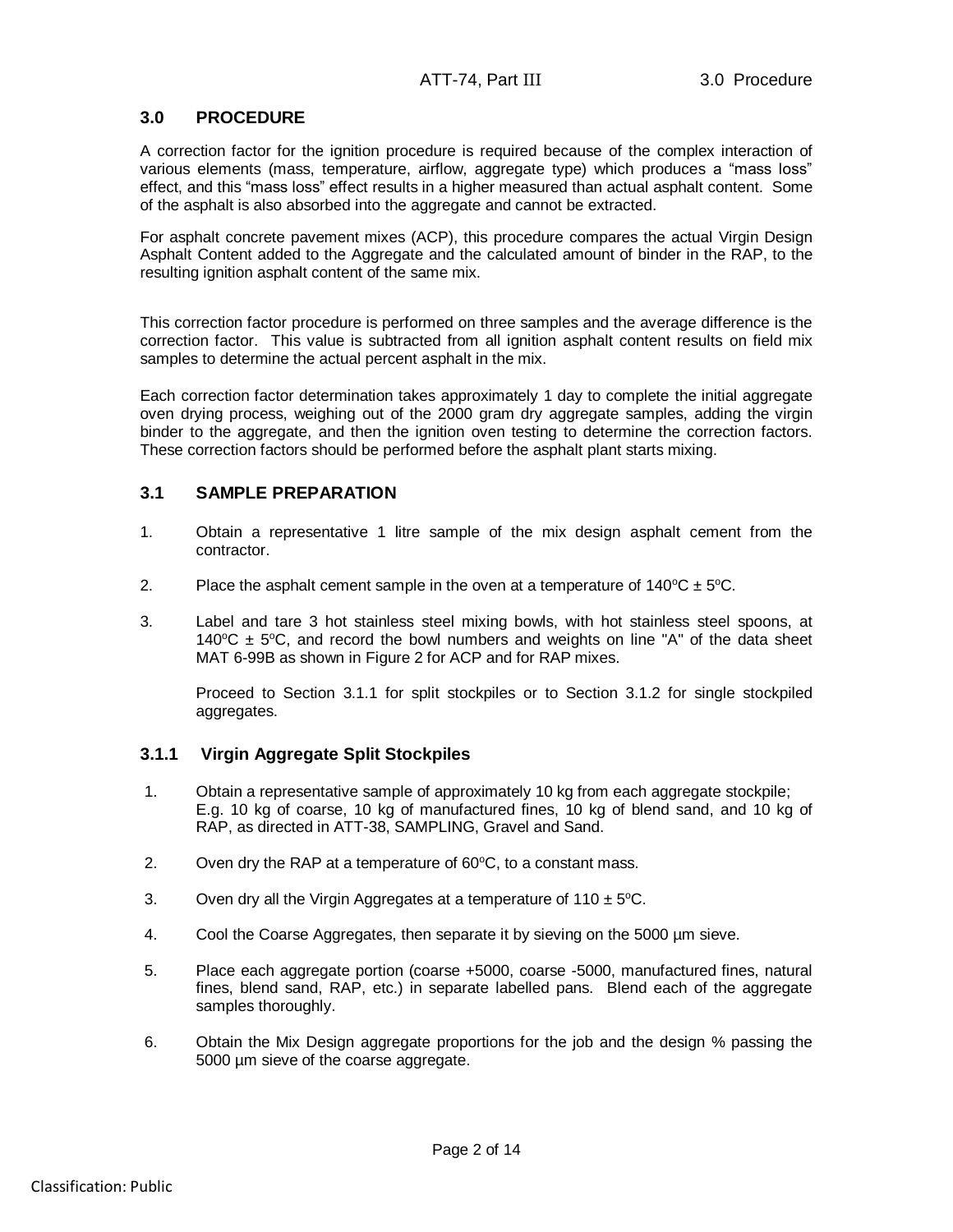7. Calculate the weight of dry aggregates required to fabricate the combined 2000 gram samples based on the percentages in the asphalt mix design:

*Example Mix Design: where Coarse Agg = 50% N.F. = 25% M.F. = 15% RAP = 10%*

| Α.        | Design % passing $5,000\mu$ m Coarse Agg sieve = 45%<br>This number is from the asphalt mix design.<br><b>NOT THE COMBINED AGG.</b> | Ensure that you are using the number from the Coarse Aggregate portion,                                          |
|-----------|-------------------------------------------------------------------------------------------------------------------------------------|------------------------------------------------------------------------------------------------------------------|
| <b>B.</b> |                                                                                                                                     | Design % retained on the 5,000 sieve = $100\% - A = 100\% - 45\% = 55\%$                                         |
| C.        |                                                                                                                                     | Design % Splits: Coarse Agg = $50\%$ M.F. = $25\%$ B.S. = $15\%$ RAP = $10\%$                                    |
| D.        | Coarse Aggregate =                                                                                                                  | Required Dry Wt of Aggregate to fabricate 2000 gram samples:<br>2000 grams x C = $2000 \times 50\% = 1000$ grams |
|           | Natural Fines $(N.F.) =$                                                                                                            | 2000 grams x C = 2000 x $25\%$ = 500 grams                                                                       |
|           | Manufactured Fines $(M.F.) =$                                                                                                       | 2000 grams x C = 2000 x $15\%$ = 300 grams                                                                       |
|           | $RAP =$                                                                                                                             | 2000 grams x C = 2000 x 10% = 200 grams                                                                          |

- E. Req'd Dry Wt. of +5000µm Coarse Agg. =  $(D \times B) / 100 = 1000 \times 55 = 550$  grams
- F. Req'd Dry Wt. of -5000µm Coarse Agg. =  $(D \times A) / 100 = 1000 \times 45 = 450$  grams

The reason that the Coarse Aggregate is split on the 5,000 µm sieve is so that a more accurate representative sample can be weighed out and used for the correction factor.

A typical example of a table showing these calculations is shown in Figure 1 below.

|    | <b>AGGREGATE TYPE</b>                        | <b>COARSE</b><br>AGG.   | <b>NATURAL</b><br><b>FINES</b> | <b>MANUF.</b><br><b>FINES</b> | <b>RAP</b>                          |        |          |
|----|----------------------------------------------|-------------------------|--------------------------------|-------------------------------|-------------------------------------|--------|----------|
| A. | Design % passing 5 000um sieve (Coarse Agg)  | from mix design         | %                              | 45                            |                                     |        |          |
| В. | Design % retained on $5000 \mu m$ sieve      | $100-A$                 | %                              | 55                            |                                     |        |          |
| C. | Design % Split                               | from mix design         | %                              | 50                            | 25                                  | 15     | 10       |
| D. | Required Dry Wt. of Aggregate                | 2000 x (C / 100)        | g.                             | 1000                          | $500*$                              | $300*$ | 200      |
| Е. | Required Dry Wt. of +5000µm Coarse Agg.      | $(D \times B) / 100$    | g.                             | $550*$                        |                                     |        |          |
| F. | Required Dry Wt. of -5000um Coarse Agg.      | $(D \times A)/100$      | g.                             | 450*                          |                                     |        |          |
| G. | Average % AC of RAP                          | from mix design         | %                              |                               |                                     |        | 5.06     |
| Н. | Required Dry Wt of RAP needed (including AC) | $(D x (100 + G)) / 100$ |                                |                               |                                     |        | $210.1*$ |
|    |                                              |                         |                                |                               | * Weigh and combine flagged amounts |        |          |



8. Fabricate one combined Virgin Aggregate sample, for a Wash Sieve Analysis, using the dry weight of +5,000 and -5,000 µm of coarse aggregate, and all other virgin aggregates, as calculated above in step 7. Scoop the calculated weights into a tared drying pan.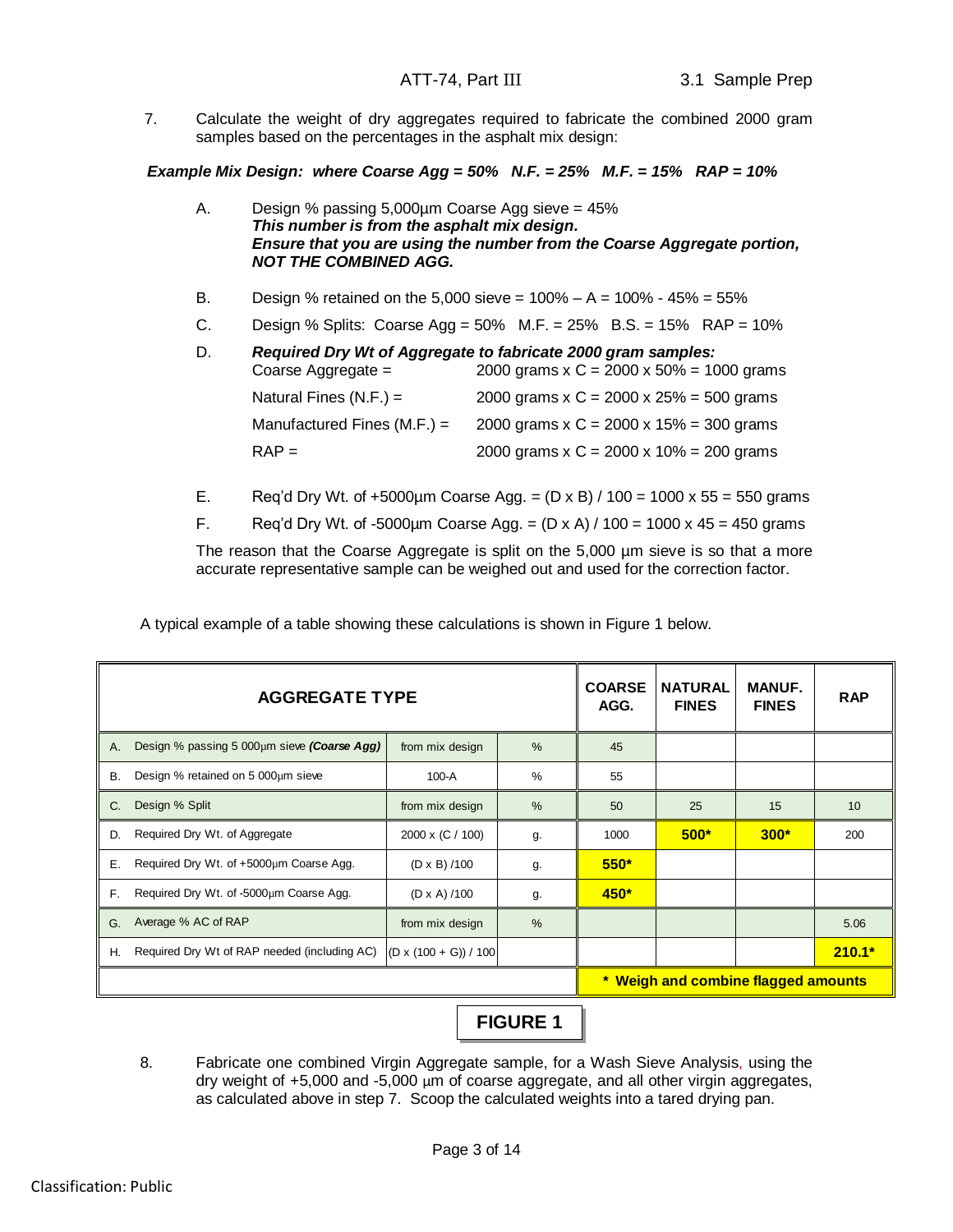- 9. Oven dry the fabricated sample to a constant dry weight, then perform a wash sieve analysis as outlined in "ATT-26, SIEVE ANALYSIS 25,000 minus" on the dry sample.
- 10. Provide an addition gradation analysis on a representative dry sample of RAP, approximately 2000 grams, after it is burned off in the ignition oven.
- 11. Mathematically compute the "calculated blank" gradation for the virgin aggregate and the RAP aggregate (which has had the AC burned off in the ignition oven) by combining the individual gradation analysis at the specified mix design percentages for each material as determined in the mix design.

| ີ            |       |                 |
|--------------|-------|-----------------|
| % Virgin Agg | % RAP | <b>MIX TYPE</b> |
| 80           | 20    | H <sub>2</sub>  |

| <b>GRADATION (% PASSING)</b>   |                           |                             |                                                                |                   |            |                                    |
|--------------------------------|---------------------------|-----------------------------|----------------------------------------------------------------|-------------------|------------|------------------------------------|
| <b>SIEVE SIZE</b><br>$(\mu m)$ | Virgin Agg<br>(% Passing) | D<br>RAP Agg<br>(% Passing) | <b>Combined</b><br><b>Gradation</b><br>$((CxA) + (DxB)) / 100$ | <b>MIX DESIGN</b> | Mix Design | Diff from<br>Tolerances Mix Design |
| 25 000                         | 100.0                     | 100.0                       | 100.0                                                          | 100               |            |                                    |
| 20 000                         | 100.0                     | 100.0                       | 100.0                                                          | 100               | ± 5        | 0.0                                |
| 16 000                         | 100.0                     | 100.0                       | 100.0                                                          | 100               | ± 5        | 0.0                                |
| 12 500                         | 96.5                      | 100.0                       | 97.2                                                           | 97                | ± 5        | 0.2                                |
| 10 000                         | 85.8                      | 78.7                        | 84.4                                                           | 86                | ± 5        | $-1.6$                             |
| 5 0 0 0                        | 60.1                      | 62.6                        | 60.6                                                           | 62                | ± 5        | $-1.4$                             |
| 1 250                          | 37.1                      | 50.9                        | 39.9                                                           | 37                | ± 3        | 2.9                                |
| 630                            | 30.3                      | 43.2                        | 32.9                                                           | 31                | ±2         | 1.9                                |
| 315                            | 18.7                      | 24.1                        | 19.8                                                           | 21                | ±2         | $-1.2$                             |
| 160                            | 13.4                      | 15.4                        | 13.8                                                           | 12.6              | ± 1.5      | 1.2                                |
| 80                             | 6.5                       | 9.8                         | 7.2                                                            | 8.5               | ± 1.5      | $-1.3$                             |



- 12. If the gradation is within the Mix Design limits, record the sieve analysis result in the lower portion of data sheet MAT 6-99B, and then proceed with step 13 below. If the sample grading is outside the limits, investigate the reason for the discrepancy, fabricate a new sample and perform a sieve analysis on the new sample.
- 13. Fabricate 3 combined aggregate samples using the dry weight of +5000 µm and -5000 µm Coarse Aggregate, all other virgin aggregates, and RAP, as calculated in step 6. Scoop the calculated weight of each size into the 3 tared pans, to get three combined aggregate samples of 2000 grams of dry aggregate each. You will wind up with more than 2000 grams because the weight of the binder in the RAP is also being weighed.
- 14. Oven dry each fabricated sample to a constant weight to ensure **all** water is removed from the fabricated samples (the aggregate temperature must not exceed 150 $^{\circ}$ C). Aggregate *MUST NOT* be dried on the stove burner, as this will affect the correction factor value.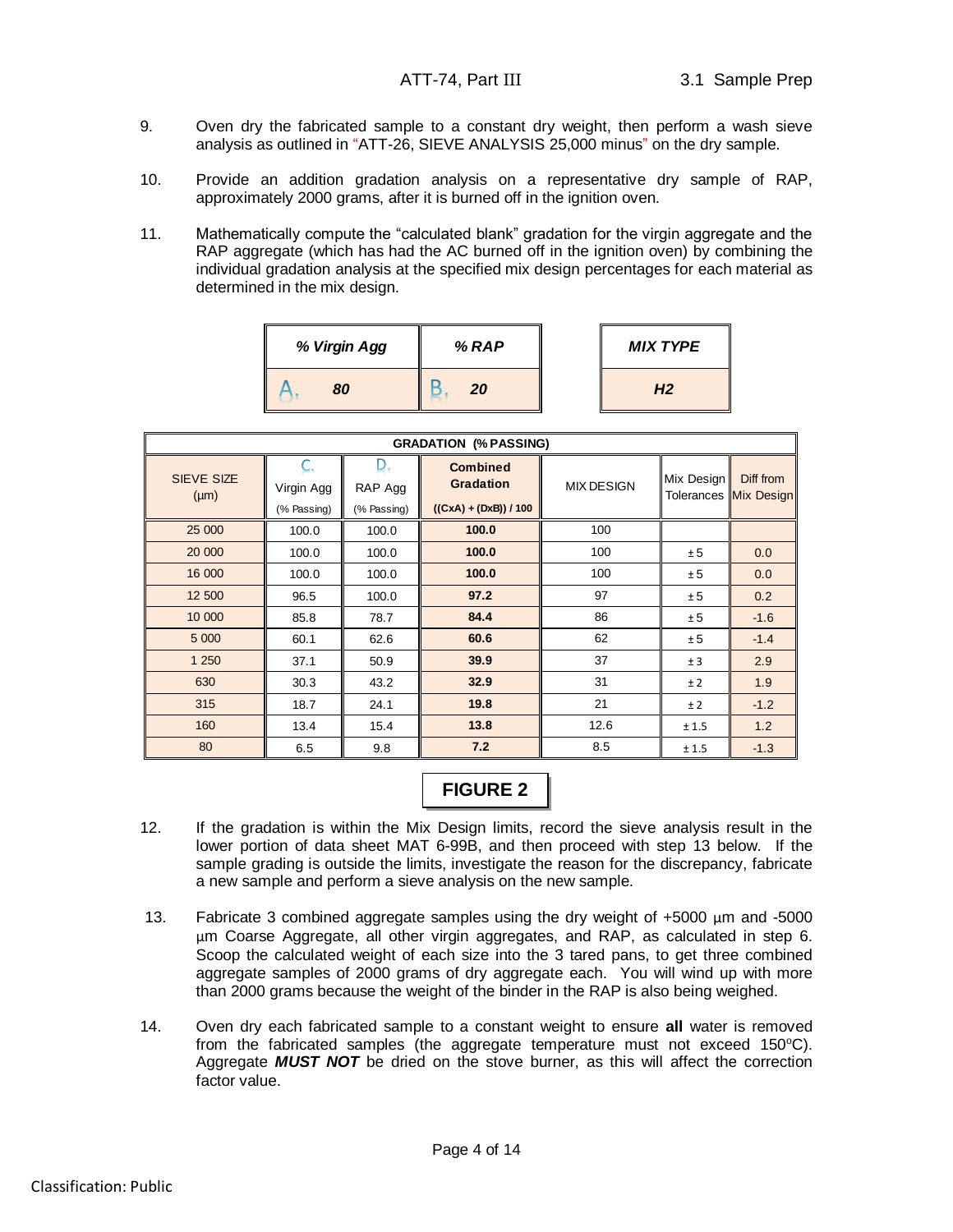15. *After oven drying each fabricated sample to a constant weight, pour each sample into one of the previously heated, and tared, s/s mixing bowls. Keep all 3 Virgin Aggregate fabricated samples in the mixing bowls, with the mixing spoons, in the oven at 140<sup>o</sup>C, until you are ready to add the asphalt. Proceed to Section 3.2.*

## **3.2 VIRGIN AGG and RAP MIX PORTIONS**

## **3.2.1 Adding Virgin Binder to the Blended Virgin Aggregate & RAP**

- 1. Remove a hot numbered s/s mixing bowl and s/s mixing spoon from the oven. *Weigh and record* on MAT 6-99B *on Line "A" as "TARE OF BASIN + SPOON @ 140 <sup>o</sup>C".* Tare the scale so that it now reads as 0.0 grams.
- 2. Use of a heat shield, such as a ceramic tile, is recommended to prevent damage to the load cell in the electronic balance. Review and follow the electronic balance manufacturer's operator's manual recommendations for weighing hot objects.
- 3. Remove the s/s mixing bowl containing the 60°C oven dry RAP from the oven. Pour the RAP into the s/s mixing bowl on the scale, then *record the weight on Line "B" as "WT OF Oven Dry RAP"*. Tare the scale so that it now reads as 0.0 grams.
- 4. Remove the s/s mixing bowl containing the  $140^{\circ}$ C oven dry Virgin Aggregate from the oven. Pour the Virgin Agg into the s/s mixing bowl on the scale, then *record the weight* on *Line "C" as "WT of OVEN DRY VIRGIN AGGREGATE".* Tare the scale so that it now reads as 0.0 grams.
- 5. Form a crater in the aggregate into which the required weight of asphalt will be poured. Tare the scale so that it now reads as 0.0 grams.
- 6. Calculate **Line "D", the "TOTAL WT"**, by adding lines  $A + B + C$ , the "Tare of Basin + Spoon", the "Wt. of Oven Dry RAP", and the "Wt. of Oven Dry Agg".

*Total Wt = "Wt of Basin + Spoon" + "Wt of RAP" + "Wt of Virgin Agg"*

7. *Calculate the "WT of DRY AGG + RAP" on Line "E"*, using *Line "D" subtract Line "A".*

*Wt of Virgin Agg + RAP = Total Wt – Tare of Basin + Spoon*

- 8. From the Mix Design, *record the "AVERAGE %AC of RAP" on Line "G"*.
- 9. *Calculate the "ACTUAL DRY AGG in the RAP" on Line "H"*, using the formula: Line "H" = (Line "F" x 100) / (100 + Line "G")

## *Actual Dry Agg in the RAP = ("Wt of RAP" x 100) / (100 + "Avg. AC of RAP")*

10. *Calculate the "AMOUNT of BINDER in the RAP" on Line "I"*, using the formula: Line "I" = Line "F"  $-$  Line "H"

## *Amount of Binder in the RAP = "Wt of RAP" – "Actual Dry Agg in RAP"*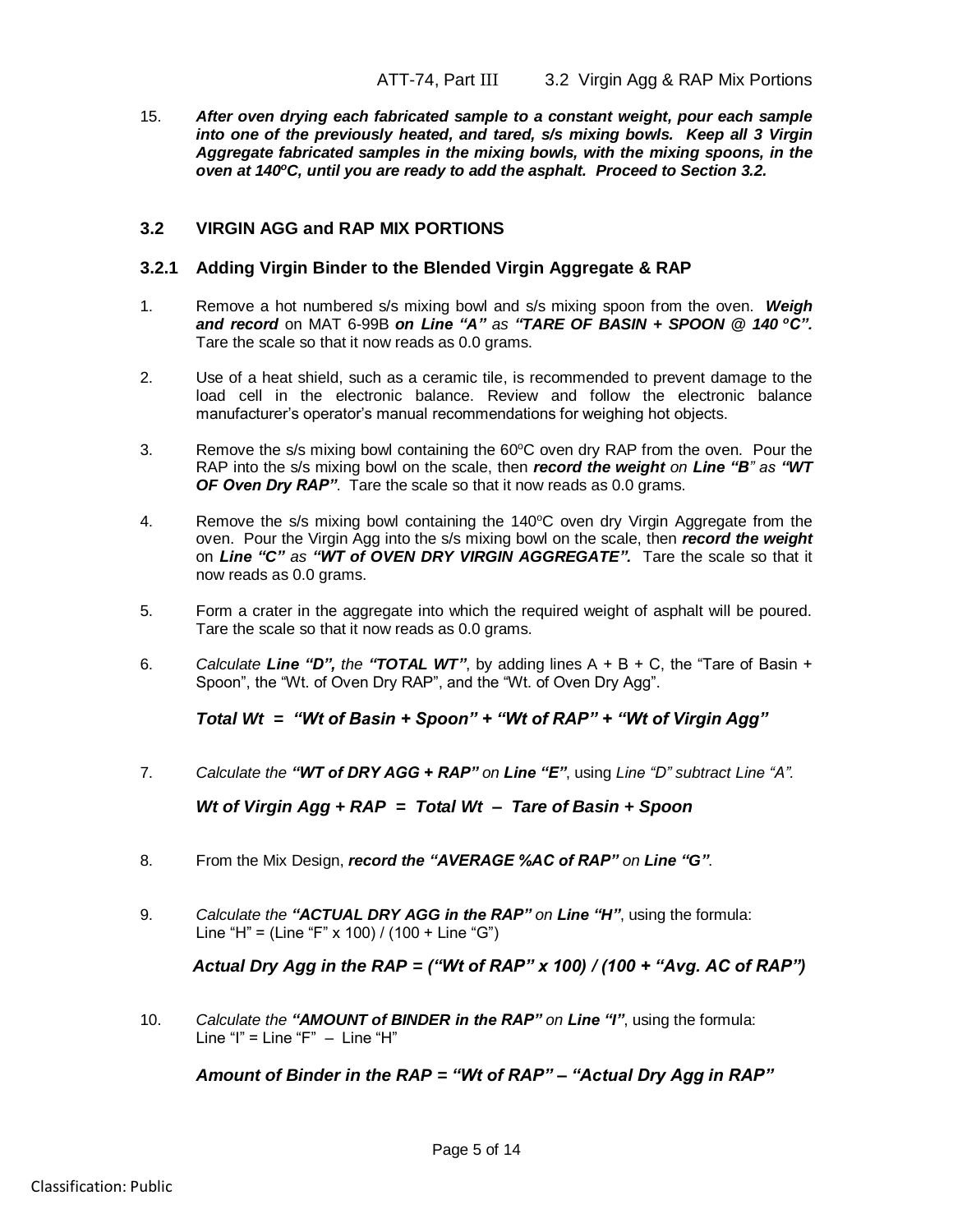11. *Calculate the "TOTAL DRY AGG (minus binder in RAP)" on Line "J"*, using the formula: Line " $J$ " = Line " $C$ " + Line "H"

*TOTAL DRY AGG = "Wt of Virgin Agg" + "Actual Dry Agg in RAP"*

- 12. On *Line "K",* enter the *"TARGET ASPHALT CONTENT"* from the Mix Design.
- 13. *Calculate the "WT of ASPHALT REQUIRED (minus binder in RAP)" on Line "L"*, using the formula: Line "L" = (Line "J" x Line "K") / 100

*Wt of Asphalt Req'd = ("Total Dry Agg" x "Target AC") / 100*

14. *Calculate the "WT of ASPHALT REQ'D (minus binder in RAP)" on Line "M"*, using the formula: Line " $M$ " = Line "L" - Line "l"

15. *Calculate the "REQ'D WT of BASIN + SPOON + DRY AGG + ASP" on Line "N"*, using the formula: This shows you the weight of hot virgin asphalt cement you should add. Line "N" = Line "D" + Line "M"

Wrot Asphalt Req'd' (minus binder in RAP) (g) = "Wrot Asphalt Req'd"- "Amount of Binder in the RAP"<br>
15. Calculate the "REQ'D WT of BASIN - SPOON + DRY AGG + ASP" on Line "W", using<br>
the fermular. This binder was journle 16. Take the heated virgin asphalt out of the lab oven. The scale should be tared so that it reads "0.00". Pour the hot virgin asphalt weight shown in Line "M" into the crater formed in the heated aggregate. Don't worry if you add more asphalt than required, as you will enter the actual total wt now.

*If you add more asphalt than you need to, DO NOT TRY AND REMOVE ANY ASPHALT, as you may also remove some of the aggregate also.*

- 17. Remove the s/s mixing bowl from the scale. Tare the scale so that it now reads as 0.0 grams. Place the s/s mixing bowl back onto the scale, then weigh and record this weight on *Line "O", "ACTUAL WT OF BASIN + SPOON + DRY AGG + ASPHALT*".
- 18. *Remove the basin from the scale* and then use the mixing spoon to mix the aggregate and asphalt until all the aggregate is uniformly coated.

*Ensure no mix is lost during the mixing process, as this will cause inaccurate results.* 

*DO NOT MIX THE AGGREGATE AND BINDER WHILE IT IS ON THE SCALE, as the pressure on the scale load cell may overload it, thereby damaging the scale.*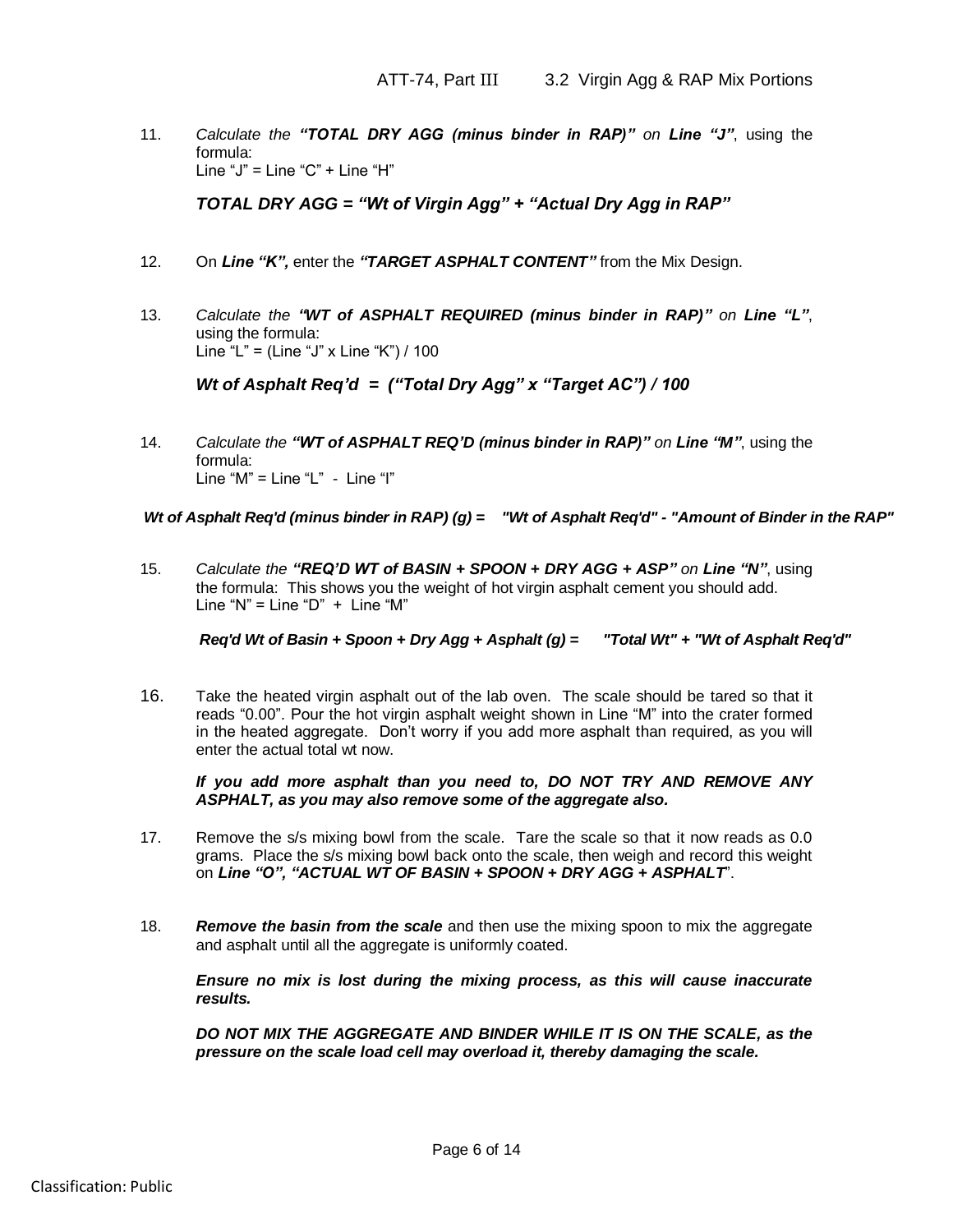19. Calculate the "Weight of Asphalt Added" (*Line "P"*) as follows: Line "P" = line "O"  $-$  Line "D"

*Actual Wt of Asphalt Added (g) = "Actual Wt of Basin + Spoon + Dry Agg + Asphalt" - "Total Wt"*<br>Calculate the "Actual Wt of Asphalt in Mix" (*Line "Q"*) as follows:<br>Line "Q" = line "P" – Line "I"<br>*Actual Wt of Asphalt in* 20. Calculate the "Actual Wt of Asphalt in Mix" (*Line "Q"*) as follows: Line " $Q$ " = line " $P$ " – Line "I"

21. Calculate the "Actual Asphalt Content" (Line "R") of the mix sample using the formula: Line "R" = (Line "Q / Line "J) x 100

Classification: Public *Actual Asphalt Content (%) = Actual Wt. of Asphalt in Mix x 100 Total Dry Aggregate (minus binder in RAP)*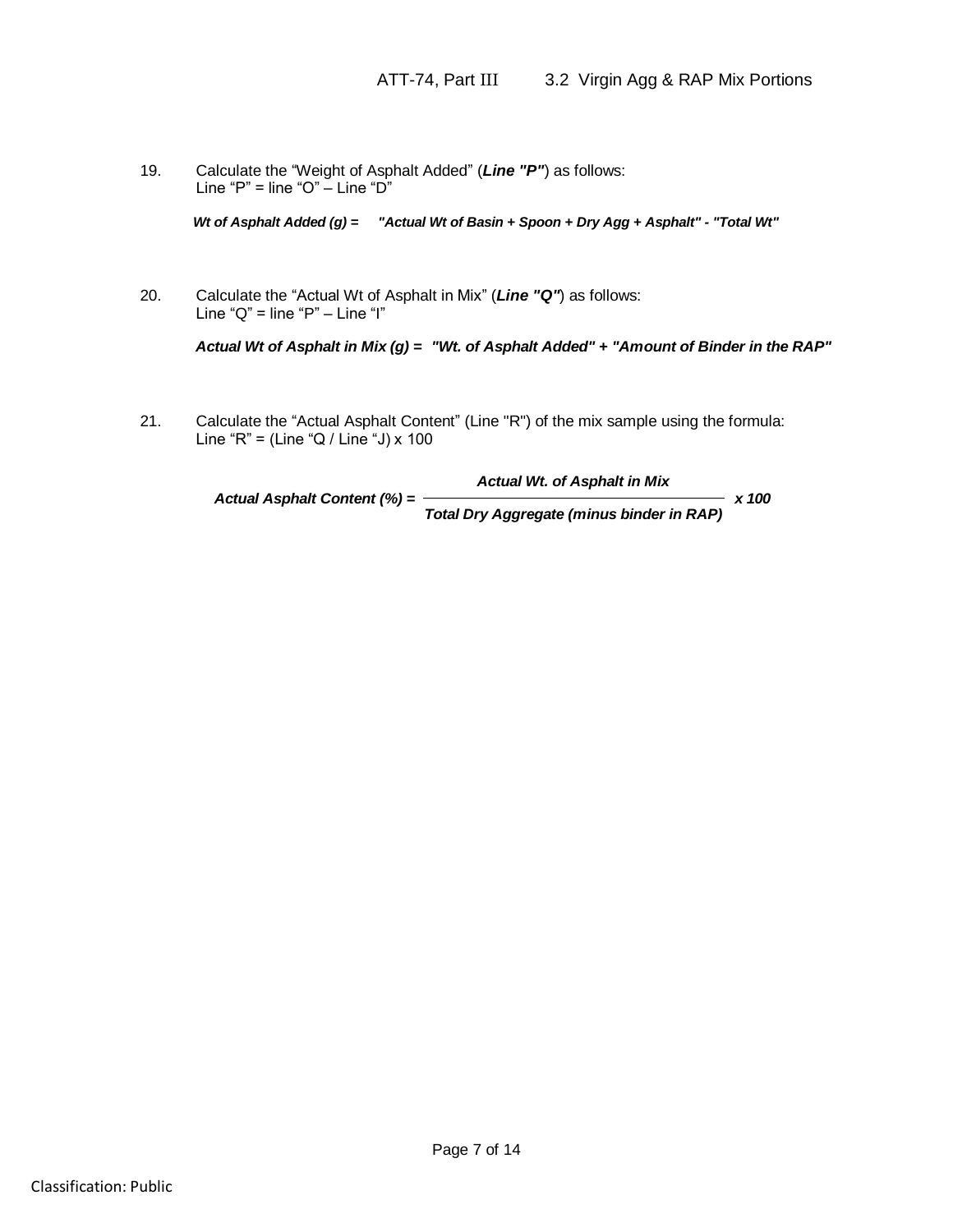|              | <b>ASPHALT CONTENT CORRECTION FACTOR</b>                          |
|--------------|-------------------------------------------------------------------|
|              | <b>IGNITION METHOD</b>                                            |
| MAT 6-99B/21 | ATT-74, Part III, Ignition Correction Factor for RAP & VIRGIN AGG |

|                 | Iransportation | MAT 6-99B/21                   | ATT-74, Part III, Ignition Correction Factor for RAP & VIRGIN AGG |       |                         |              |
|-----------------|----------------|--------------------------------|-------------------------------------------------------------------|-------|-------------------------|--------------|
| <b>PROJECT:</b> | Hwy 1:99       | ASPHALT TYPE & GRADE:          | Husky 150-200A                                                    | DATE: | 1-Jan-2021              | (dd-mm-yyyy) |
| CONTRACT#:      | 12345          | MIXING TEMPERATURE:            | $146^{\circ}$ C                                                   | TECH: | Larry Dombrosky, C.E.T. |              |
| MIX TYPE:       |                | <b>COMPACTION TEMPERATURE:</b> | $134^{\circ}$ C                                                   |       |                         |              |
|                 |                |                                |                                                                   |       |                         |              |

### **ACTUAL ASPHALT CONTENT AND SAMPLE PREPARATION**

Albertan

Transportation

| ACTUAL ASPHALT CONTENT AND SAMPLE PREPARATION |                                                                           |  |              |                |        | <b>Initially over</b><br>at 110 $\pm$ |                                |
|-----------------------------------------------|---------------------------------------------------------------------------|--|--------------|----------------|--------|---------------------------------------|--------------------------------|
|                                               | SAMPLE NUMBER                                                             |  | 1            | $\mathcal{P}$  | 3      |                                       | Initially of                   |
|                                               | Basin No.                                                                 |  | $\mathbf{1}$ | $\overline{2}$ | 3      |                                       |                                |
|                                               | A. TARE OF BASIN + SPOON<br>(at $140^{\circ}$ C)                          |  | 322.8        | 347.3          | 374.5  |                                       | After fabric                   |
|                                               | <b>B.</b> WT. OF OVEN DRY RAP (including binder)<br>(at $60^{\circ}$ C)   |  | 210.1        | 211.0          | 209.0  |                                       | and pouri<br>heat to 140       |
|                                               | C. WT. OF OVEN DRY VIRGIN AGGREGATE<br>(at $140^{\circ}$ C)               |  | 1800.0       | 1798.0         | 1797.0 |                                       | asphalt to                     |
|                                               | <b>D.</b> TOTALWT<br>$A + B + C$                                          |  | 2332.9       | 2356.3         | 2380.5 |                                       | After fabri                    |
|                                               | E. WT. OF DRY AGGREGATE + RAP<br>$D - A$                                  |  | 2010.1       | 2009.0         | 2006.0 |                                       | pouring int                    |
|                                               | F. WT. OF RAP<br>(including binder)                                       |  | 210.1        | 211.0          | 209.0  |                                       | $60^\circ$ C, till y<br>to the |
|                                               | G. AVERAGE %AC of RAP<br>(from the mix design)                            |  | 5.06         | 5.06           | 5.06   |                                       |                                |
|                                               | H. ACTUAL DRY AGG in RAP<br>$(F \times 100) / 100 + G$                    |  | 200.0        | 200.8          | 198.9  |                                       |                                |
| Ι.                                            | $F - H$<br>AMOUNT OF BINDER IN THE RAP                                    |  | 10.1         | 10.2           | 10.1   |                                       | AG                             |
|                                               | $C + H$<br>J. TOTAL DRY AGG (minus binder in RAP)                         |  | 2000.0       | 1998.8         | 1995.9 |                                       | 50%                            |
|                                               | K. TARGET ASPHALT CONTENT<br>(from the mix design)                        |  | 6.20         | 6.20           | 6.20   |                                       | 25 %                           |
| L.                                            | WT. OF ASPHALT REQUIRED<br>$(J \times K) / 100$                           |  | 124.0        | 123.9          | 123.7  |                                       | 15%                            |
|                                               | M. WT. OF ASPHALT REQ'D (minus binder in RAP)<br><b>Contract Contract</b> |  | 113.9        | 113.8          | 113.7  |                                       | 10 %                           |
|                                               | N. REQ'D WT. OF BASIN + SPOON + DRY AGG. + ASP.<br>$D + M$                |  | 2446.8       | 2470.1         | 2494.2 |                                       |                                |
|                                               | <b>O.</b> ACTUAL WT. OF BASIN + SPOON + DRY AGG. + ASP.                   |  | 2447.0       | 2470.3         | 2494.4 |                                       |                                |
|                                               | $O-D$<br>P. WT. OF ASPHALT ADDED                                          |  | 114.1        | 114.0          | 113.9  |                                       |                                |
|                                               | Q. ACTUAL WT OF ASPHALT IN MIX<br>$P + I$                                 |  | 124.2        | 124.2          | 124.0  |                                       | 100 %                          |
|                                               | R. ACTUAL ASPHALT CONTENT<br>$100*(Q/J)$                                  |  | 6.21         | 6.21           | 6.21   |                                       |                                |

### **IGNITION ASPHALT CONTENT**

|    | AA. IGNITION BASKET NO.                                 |                    | A      | B      | A      |    |                          | <b>FOR TEMP</b> |
|----|---------------------------------------------------------|--------------------|--------|--------|--------|----|--------------------------|-----------------|
|    | <b>BB. WT. OF IGNITION BASKET</b><br>@20°C              |                    | 2557.2 | 2483.3 | 2557.2 |    | <b>BASKET WT.</b>        |                 |
|    | FF. IGNITION BASKET TEMP. CORRECTION FACTOR (for 538°C) |                    | 5.5    | 4.5    | 5.5    |    |                          | (g)             |
| S. | <b>WT. OF IGNITION BASKET</b><br>@ 538 °C               | BB-FF              | 2551.7 | 2478.8 | 2551.7 |    | A                        | B               |
| т. | WT. OF DRY MIX                                          | $O - A$            | 2124.2 | 2123.0 | 2119.9 | CС | 2557.2                   | 2483.3          |
|    | <b>U.</b> WT. OF DRY AGGREGATE + BASKET @ 538 °C        | (NOTE 1)           | 4541.9 | 4469.2 | 4539.1 | DD | 2555.1                   | 2481.1          |
|    | V. WT. OF DRY AGG. FROM IGNITION                        | $U - S$            | 1990.2 | 1990.4 | 1987.4 | Œ  | 2551.7                   | 2478.8          |
|    | W. WT. OF ASPHALT                                       | $T - V$            | 134.0  | 132.6  | 132.5  |    | <b>Correction Factor</b> |                 |
| X. | <b>IGNITION ASPHALT CONTENT</b>                         | $(W/V) \times 100$ | 6.73   | 6.66   | 6.67   | FF | 5.5                      | 4.5             |

**Note 1 : Includes ash brushed off pan and spoon**

| IGNITION ASPHALT CONTENT CORRECTION FACTOR |
|--------------------------------------------|
|                                            |

|   | <b>IGNITION ASPHALT CONTENT CORRECTION FACTOR</b>                                                |                |                         |         |         |
|---|--------------------------------------------------------------------------------------------------|----------------|-------------------------|---------|---------|
| Υ | DIFFERENCE OF ASPHALT CONTENTS                                                                   | $R - X$        | $-0.52$                 | $-0.45$ | $-0.46$ |
| 7 | AVERAGE CORRECTION FACTOR                                                                        | $(Y1+Y2+Y3)/3$ |                         | $-0.48$ |         |
|   | The Average Correction Factor should normally be<br>within 0.05% of any single corrrection Value |                | IN SPEC IN SPEC IN SPEC |         |         |

*Initially oven dry all the Virgin Aggregates at 110*  $\pm$  5<sup>°</sup> C, to a constant weight.

*Initially oven dry the RAP at 60*  $\pm$  5° C, *to a constant weight.*

*After fabricating each Virgin Agg sample, and pouring into the s/s mixing bowls, heat to 140 <sup>o</sup> C, till you're ready to add the asphalt to the combined Virgin & RAP. After fabricating each RAP sample, and pouring into the s/s mixing bowls, heat to 60 <sup>o</sup> C, till you're ready to add the asphalt to the combined Virgin & RAP.*

|  | <b>AGGREGATE BLEND</b> |
|--|------------------------|
|  |                        |

| $50 \%$ | 12.5mm Aggregate          |
|---------|---------------------------|
| $25 \%$ | <b>Natural Fines</b>      |
| $15 \%$ | <b>Manufactured Fines</b> |
| $10\%$  | <b>RAP</b>                |
|         |                           |

<sup>100 %</sup> TOTAL % CHECK

| IGNITION OVEN BASKET WEIGHT<br><b>CORRECTION FACTOR</b><br><b>FOR TEMPERATURE</b> |                          |                           |                                 |  |  |  |
|-----------------------------------------------------------------------------------|--------------------------|---------------------------|---------------------------------|--|--|--|
|                                                                                   | <b>BASKET WT.</b><br>(q) |                           | <b>TEMPERATURE</b><br>(Celsius) |  |  |  |
|                                                                                   | A                        | B                         |                                 |  |  |  |
| СC                                                                                | 2557.2                   | 2483.3                    | $@20^{\circ}$ C                 |  |  |  |
| DD                                                                                | 2555.1                   | 2481.1                    | @ 130° C                        |  |  |  |
| Œ                                                                                 | 2551.7                   | 2478.8                    | @ 538° C                        |  |  |  |
|                                                                                   |                          | <b>Correction Factors</b> | 1-Jan-2021                      |  |  |  |
| FF                                                                                | 5.5                      | 4.5                       |                                 |  |  |  |

| <b>REMARKS</b>               |  |  |  |
|------------------------------|--|--|--|
|                              |  |  |  |
|                              |  |  |  |
| enter data into shaded areas |  |  |  |

*FIGURE 3* **FIGURE 3**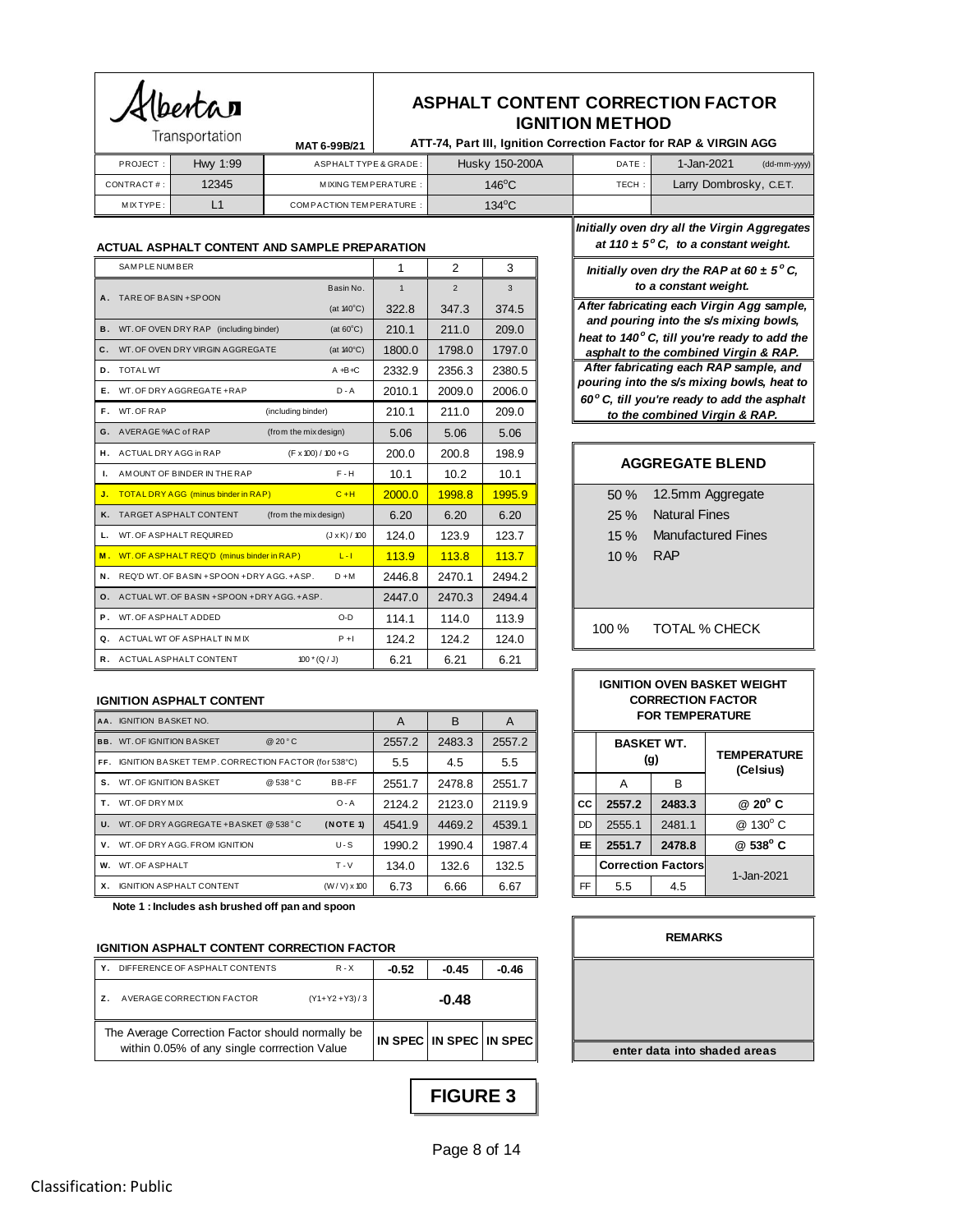# **3.3 IGNITION BASKET WEIGHT CORRECTION FACTOR FOR TEMPERATURE**

Since we will be weighing the hot sample basket assembly with the aggregate right out of the ignition oven, we need to know what the weight of the basket would be at 538°C, so the basket weight can be subtracted from the total weight to calculate the weight of dry aggregate from ignition.

## *The ignition sample basket weight is different at temperatures of 20<sup>o</sup>C, 130<sup>o</sup>C and 538<sup>o</sup>C. These weight differences occur because a hot object will create convection currents around the balance pan. This fluctuating force reduces the air pressure on the balance pan and can make it difficult to obtain a stable reading.*

For convenience and time savings, an ignition basket weight correction factor for temperature should be established. However, the basket weight can always be obtained at  $538^{\circ}$ C prior to each test, to ensure accuracy, but this may increase the total testing time per test.

The following ignition basket weight correction factor for temperature procedure allows the weighing of a basket at  $20^{\circ}$ C (room temp) and calculating the weight at  $538^{\circ}$ C using the established basket weight correction factor for temperature for subsequent testing. The weight correction factor for temperature procedure should be checked periodically throughout the project and whenever the weight correction factor is in doubt.

- 1. Thoroughly clean and dry each ignition basket assembly prior to starting the correction factor. Label each sample basket assembly and record the number in the appropriate area of the data sheet, as shown in Figure 3.
- 2. Place the clean basket assembly in the ignition oven set at  $538^{\circ}$ C, as directed in ATT-74, Part I.
- 3. After 30 minutes, remove the basket from the ignition oven, using the basket carrier to move the hot sample basket.
- 4. Weigh the basket immediately and record the weight of the basket at  $538^{\circ}$ C in line "EE" on form MAT 6-99B.
- 5. Allow the basket to cool to room temperature  $(20^{\circ}C)$ . Weigh the basket and record the weight of the basket at 20°C in line "CC".
- 6. Place the basket into the laboratory oven at  $130^{\circ}$ C for 30 minutes, remove and record the weight on line "DD".
- 7. Subtract line "EE" from line "CC" and record as the Ignition Basket Weight Correction Factor in line "FF" for the temperature weight difference at  $20^{\circ}$ C and  $538^{\circ}$ C.
- 8. Repeat for each basket.

Weights of the baskets at  $20^{\circ}$ C on subsequent testing should remain fairly constant; however incomplete brushing of the aggregate from the basket may change the weight slightly from test to test. Since this aggregate will not burn off in the ignition oven during the ignition test, the weight correction factor will remain relative. Be careful not to initially weigh and record subsequent basket weights with combustible material stuck to the basket, such as asphalt residue from gloves etc., which will burn off in the ignition oven, causing an incorrect calculated basket weight at 538°C.

| <b>IGNITION BASKET</b><br><b>WEIGHT CORRECTION FACTOR</b><br><b>FOR TEMPERATURE</b> |        |        |                                 |  |  |
|-------------------------------------------------------------------------------------|--------|--------|---------------------------------|--|--|
| <b>BASKET WT.</b><br>(g)                                                            |        |        | <b>TEMPERATURE</b><br>(Celsius) |  |  |
|                                                                                     | А      | в      |                                 |  |  |
| CC                                                                                  | 2557.2 | 2483.3 | $@$ 20 $^{\circ}$ C             |  |  |
| DD                                                                                  | 2555.1 | 2481.1 | @ 130° C                        |  |  |
| EE.                                                                                 | 2551.7 | 2478.8 | $@538^{\circ}$ C                |  |  |
| <b>Correction Factors</b>                                                           |        |        | 1-Jan-2012                      |  |  |
| FF                                                                                  | 5.5    | 4.5    |                                 |  |  |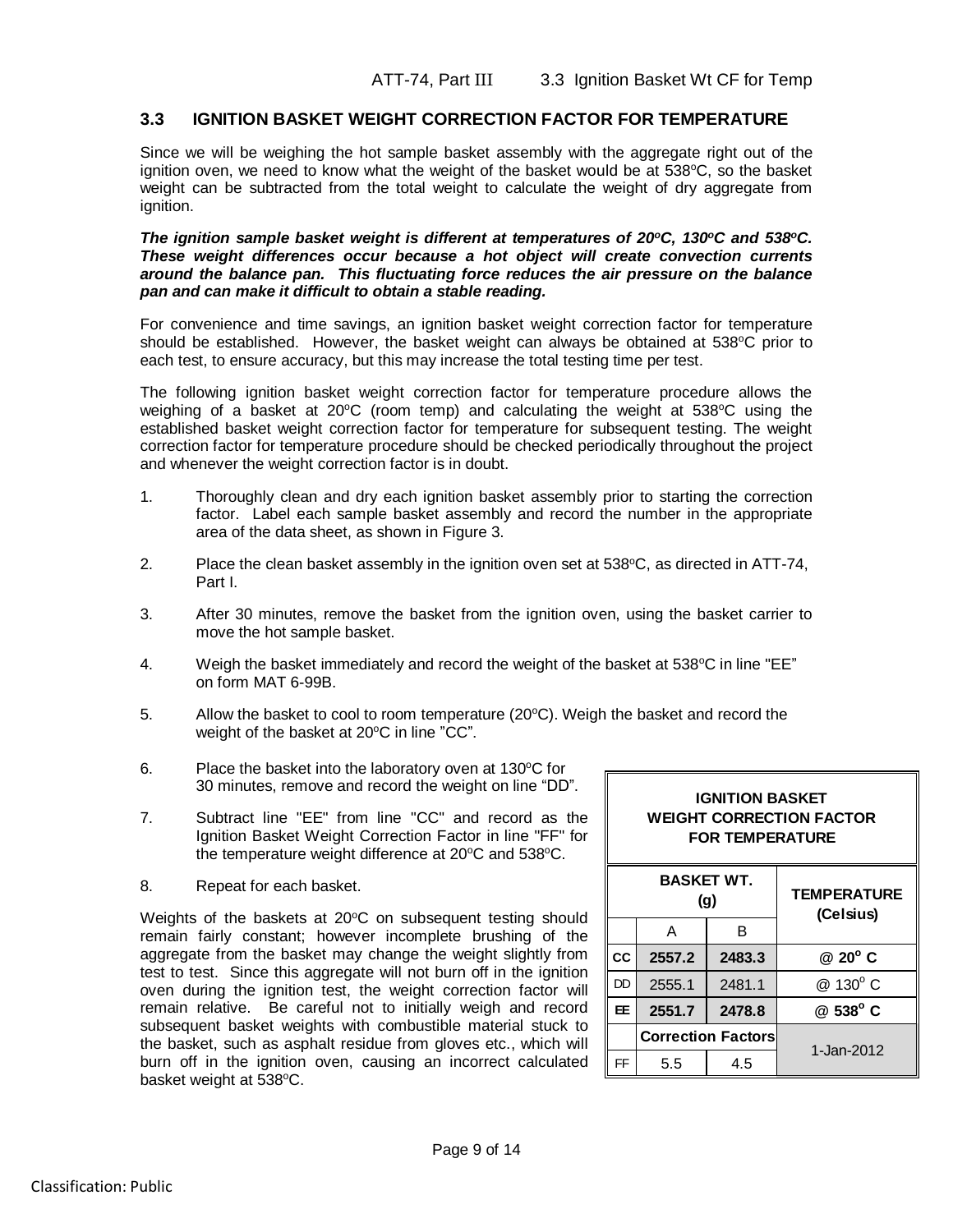# **3.4 IGNITION OVEN TEST**

Most ignition ovens offer two burn modes: *Program Time* and *Auto-Control.* For ovens with an Internal Scale use "Auto-Control" mode. For ovens without an Internal Scale, use the "Program Time" mode. To access these options, review the Operators Manual for the ignition oven that you are working with. Refer to ATT-74, Part I, Ignition Asphalt Content, Section 3.5.2, Burn Parameters.

# **3.4.1 Method "A" (Internal Scale)**

This test method is intended *for ignition ovens with an internal, automated weighing system*. In *Auto-Contr*ol mode, the oven utilizes a sophisticated weighing system to continuously measure the weight loss of the bituminous mixture during combustion and automatically displays the %AC. The oven then automatically completes the burn cycle when the incremental mass decrease of the sample falls below a cut-off limit specified by the operator.

- 1. Record the *"IGNITION BASKET NUMBER*" on *Line "AA"* on form MAT 6-99B.
- 2. Weigh and record the *empty "WT OF IGNITION BASKET"* at room temperature on *Line "BB"*.
- 3. Enter the *"IGNITION BASKET TEMP CORRECTION FACTOR (for 538<sup>o</sup>C)"* calculated in Section 3.3 into *Line "FF"*.
- 4. Calculate the "*WT of IGNITION BASKET @538<sup>o</sup>C"* on *Line "S"* = Line BB Line FF, using the formula:

5. Calculate the *"WT of DRY MIX"* on *Line "T"* = Line "O" – Line "A", using the formula:

- Wt. of Ignition Basket @ 538° C = Wt. of Ignition Basket @ 20° C Ignition Basket Correction Factor<br>
5. Celculate the "WT of DRY MIX" on Line "T" = Line "O" Line "A", using the formula:<br>
Wto fory MIx (g) = "Actual Wt o 6. Load the correction factor sample mix into the ignition sample basket and thoroughly scrape out as much of the mix clinging to the basin with the mixing spoon into the sample basket as outlined in ATT-74, Part I. Place the ignition basket containing the mix into the lab oven at 140°C to keep it warm, to reduce heat loss from putting a cool sample into the ignition oven, till the ash from the mixing bowl can be brushed back into the corresponding ignition basket, and it is time to place the ignition basket into the ignition oven for the burn cycle.
	- 7. Place the hot basin and spoon into the ignition oven to ash the residual mix on the basin and spoon, as directed in ATT-74, Part I, Section 3.4, Fines Correction. Remove the basin and spoon from the ignition oven after about 6 minutes, allow the basin and spoon to cool, and then brush the ash into the ignition basket containing the corresponding freshly mixed correction factor sample.
	- 8. Now place the ignition oven basket, containing the mix and ash fines, into the pre-heated ignition oven. Perform an ignition test on the correction factor mix and ash sample in the sample basket using the ignition asphalt content method ATT-74, Part I, Section 3.5.3, Method A (Auto-Control Burn Mode).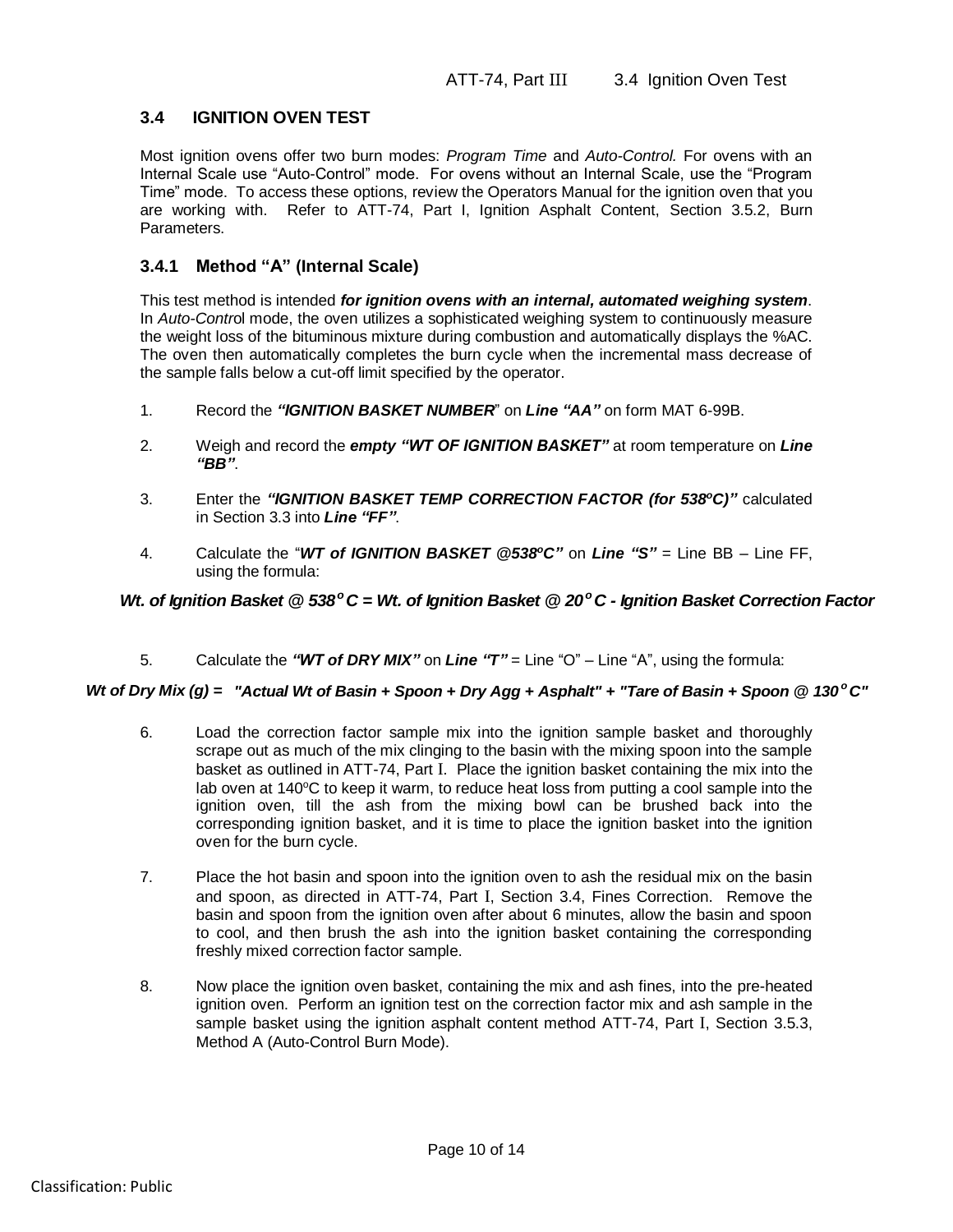- *9.* After the ignition test is complete, remove the hot sample basket from the ignition oven using the sample basket carrier, and immediately place the hot sample basket and dry aggregate on an electronic balance, which has a heat shield on it, and record the weight on *Line "U"*, "*WT of DRY AGGREGATE + BASKET @ 538<sup>o</sup>C".*
- *10.* Calculate the *"WT of DRY AGG from IGNITION"*, *Line "V" = Line "U" – Line "S", Wt. of Dry Agg. from Ignition = (Wt. of Dry Agg. + Basket @ 538 <sup>o</sup>C) - (Wt. of Ignition Basket @ 538 <sup>o</sup>C)*
- *11.* Determine the *"WT of ASPHALT"*, *Line "W" = Line "T" – Line "V".*

12. Determine the *"IGNITION ASPHALT CONTENT"* on *Line "X"* for each of the three ignition tests to the nearest 0.01%. Discard the ignition aggregate after checking the ignition asphalt content number.

## **3.4.2 Method "B" (No Internal Scale)**

In *Program Time* mode, the burn time is set manually by the operator. This test method is intended *for furnaces without an operating internal, automated weighing system*.

## *To optimize testing accuracy, a calibration time factor shall be established by testing three calibration samples for each mix type.*

The following describes the process to calculate the time required to obtain a clean burn.

- 1. Repeat Steps 1 through Step 7 from Section 3.4.1 above.
- Wt. of Asphalt (g) = Wt. of Dry Mix Wt. of Dry Aggregate from Ignition<br>
12. Determine the "GMIYON ASPHALT CONTENT" content of the "X" for each of the firstnessific content (%) = 100 x (Wt. of Asphalt / Wt. of Dry Aggrega 2. Place the loaded sample basket containing the correction factor sample into the preheated ignition oven. Wearing appropriate safety apparel, use the sample basket carrier to gently place the basket assembly containing the sample mix on the hearth plate in the centre of the pre-heated oven.
	- 3. After the sample has been in the ignition oven for 40 minutes:
		- (a) Take the sample out of the ignition oven and immediately weigh the hot ignition basket and record the weight and time in the remarks area of the data sheet.

Use of a heat shield, such as a ceramic tile, is recommended to prevent damage to the load cell in the electronic balance.

- (b) Place the loaded sample basket back in the ignition oven for another 10 minutes.
- (c) Repeat steps (a) and (b) above, until a constant weight is established. Enter this weight on *Line "U",* **"WT of DRY AGGREGATE + BASKET @ 538<sup>o</sup>C".**
- 4. The time required to establish this constant weight, less 5 minutes, will be the **Calibration Time** of this first correction factor sample.
- 5. Repeat steps 1-4 with the other two prepared correction factor samples. The average of these 3 tests will be the **Calibration Time** to be used as the ignition oven time for a complete burn on subsequent field test samples.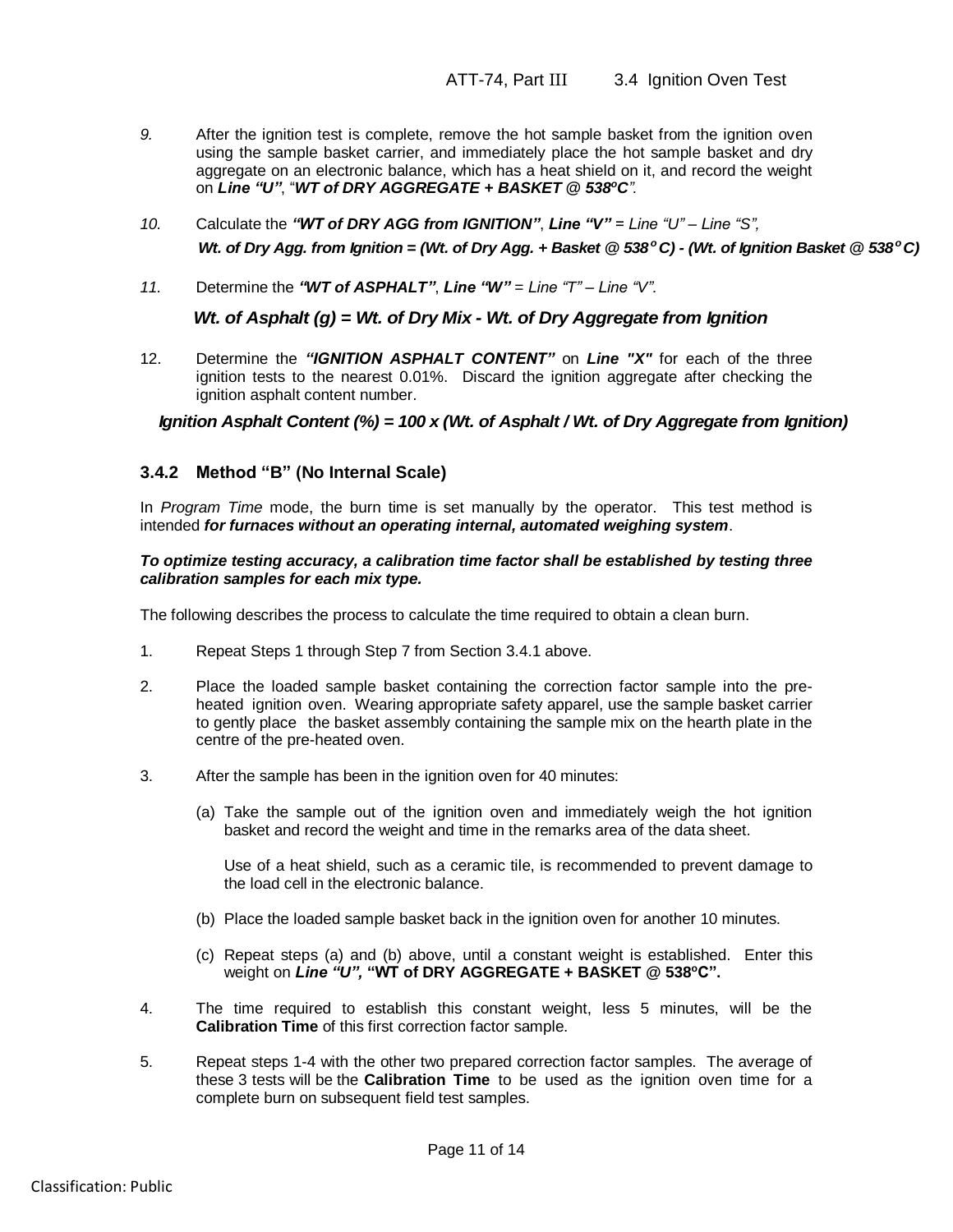6. Calculate the *"WT of DRY AGG from IGNITION"*, *Line "V"* = Line "U" – Line "S", for each sample.

7. Determine the *"WT of ASPHALT"*, *Line "W"* = Line "T" – Line "V", for each sample.

8. Determine the *"IGNITION ASPHALT CONTENT"* on *Line "X"* for each of the three ignition tests to the nearest 0.01%. Discard the ignition aggregate after checking the ignition asphalt content number.

## **3.5 IGNITION OVEN ASPHALT CONTENT CORRECTION FACTOR**

We of Dry Agg. from Ignition = (We of Dry Agg. + Basiset @ 539°C) - (We of Ignition Basiset @ 539°C)<br>
7. Determine the "WF of AgyMalt (g) = We of Dry Mix" - Unit - We of Dry Aggregate from Ignition<br>
8. Determine the "WF o 1. For each correction factor sample, calculate the difference between the *"ACTUAL ASPHALT CONTENT"* and the *"IGNITION ASPHALT CONTENT"* and record it as *"DIFFERENCE of ASPHALT CONTENTS"* on *Line "Y".* Line " $Y$ " = Line " $R$ " – Line " $X$ "

2. For each mix type, determine the *"AVERAGE CORRECTION FACTOR"* of the three test samples to the nearest 0.01% and record this value on *line "Z".*

*This correction factor value is the "mass loss"* and will be subtracted from subsequent QA & QC uncorrected ignition asphalt contents to yield the actual "Corrected Ignition Asphalt Content" of the asphalt concrete mix.

3. This *"AVERAGE CORRECTION FACTOR"* should normally be within 0.05% of any single correction factor value. Redo any tests on any samples that were outside these limits.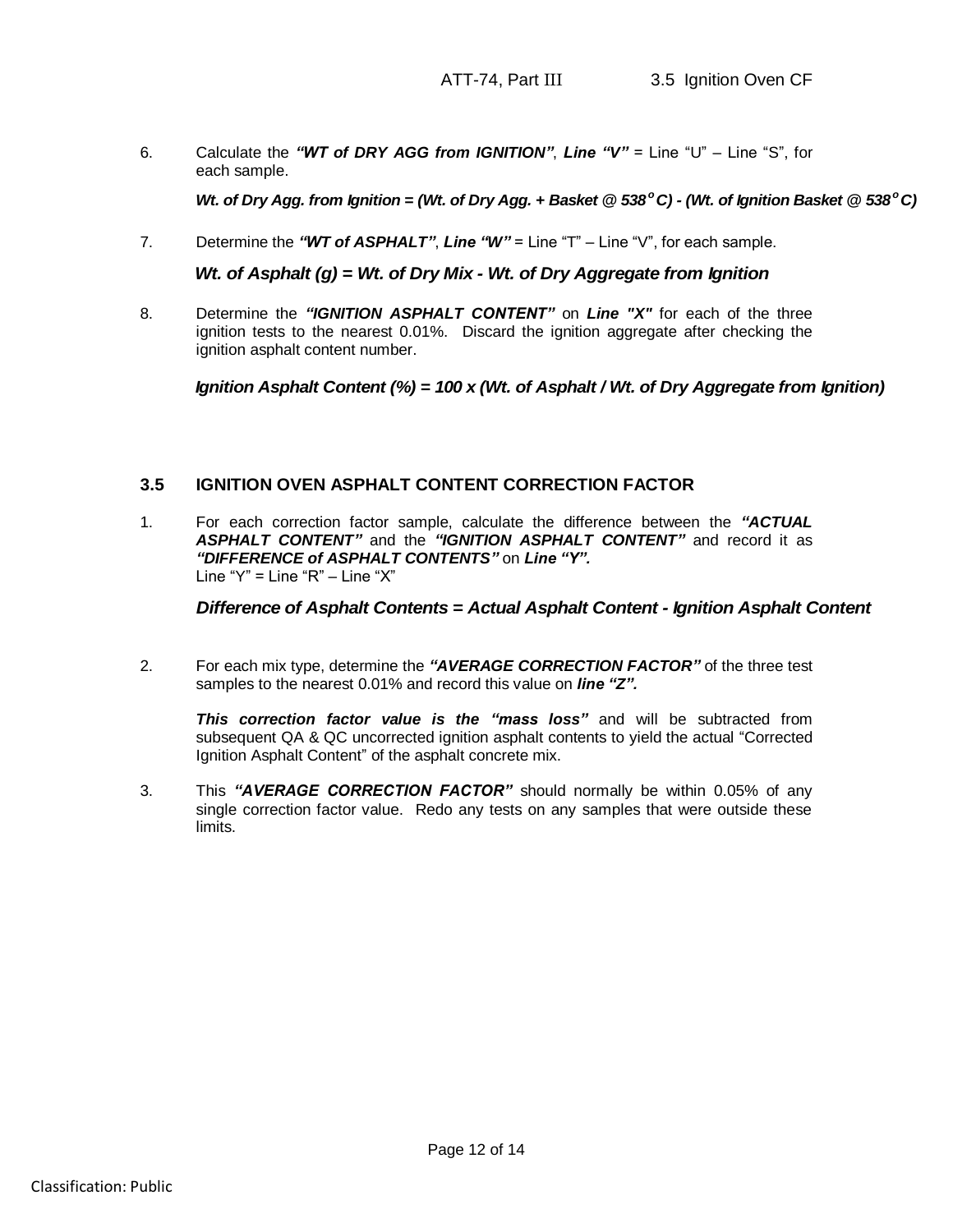## **4.0 HINTS AND PRECAUTIONS**

- 1. *Review and follow the manufacturer's ignition oven safety & operational procedures before using the ignition oven.*
- 2. *A new correction factor must be established* when a new Marshall Mix Design is required *for a change in aggregate proportions* or *when the Target Asphalt Content changes more than 0.5%.*
- 3. *Even two seemingly identical furnaces that operate in the same location may behave differently.* Correction factors can be different for each furnace and are not related to the manufacturer or model number. Applying a correction factor that is determined for a different ignition oven furnace may lead to further inaccuracies.
- 4. Whenever a Consultant lab begins testing a new mix design, raw materials should be obtained from the Contractor so that unique correction factors can be determined. It is important to make sure that the Contractor alerts the lab of any changes in mix design so that the correction factors can be adjusted accordingly.
- 5. The Average Asphalt Correction Factor value should normally be within 0.05 % of any single correction value. Redo the tests on any samples that were outside these limits.
- 6. This procedure should be performed before mixing commences on each project, and whenever the results are in doubt.
- 7. If ignition oven asphalt contents fluctuate due to *variable or high amounts of combustible and deleterious material* in the aggregate, *solvent extraction asphalt contents may be required.*
- 8. High Ignition Oven Asphalt Correction Factors may require that solvent extraction asphalt contents be done instead. However*, if the correction factors are high, but consistent, the ignition oven method may still be used.* Fluctuating Ignition Oven Correction Factors may require that solvent extraction be used, as stated in Step 5 above.
- 9. Use care when loading and unloading the ignition sample baskets to avoid touching or scraping the hearth plate, chamber sides, heating elements, or the thermocouples, as they can be easily damaged.
- 10. When removing the heated sample basket, or the s/s mixing bowl, from the ignition oven, special care must be taken to use adequate protective clothing and handling equipment when moving the basket, due to the high temperatures involved. Caution must be exercised at all times when handling these items since failure to do so could result in serious injury, severe burns, or fire.
- 11. Use of a heat shield, such as a ceramic tile, is recommended to prevent damage to the electronic balance load cell. Review and follow the balance operator manual recommendations for weighing hot objects.
- 12. Following the burn cycle, and after weighing the hot sample basket, the sample basket assembly should be placed on a heat-resistant surface and then covered with the safety cage to cool. The hot sample basket assembly should not be allowed to cool near any materials that are subject to ignition at the high temperatures encountered in this procedure.